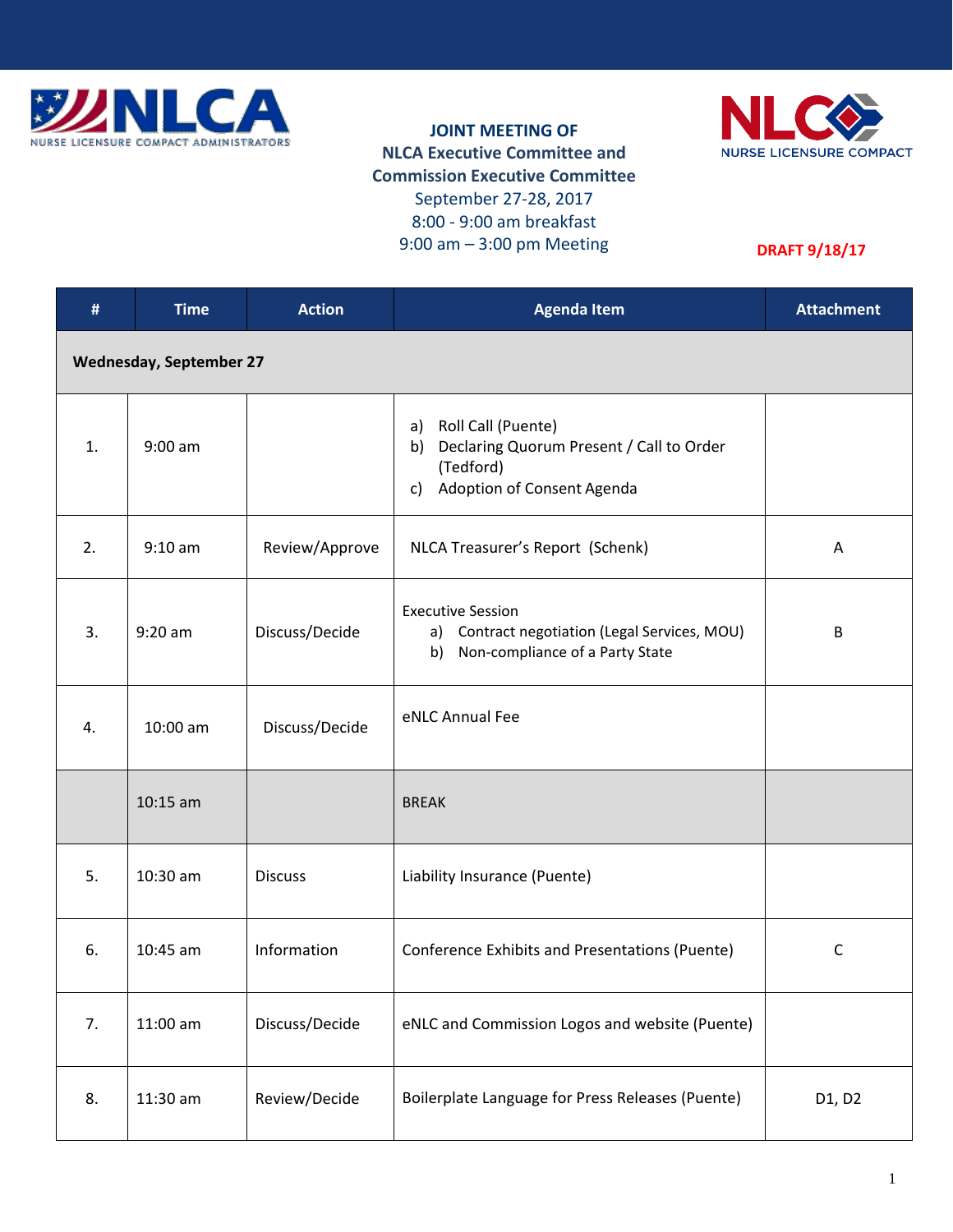|     | 12:00 pm  |                | <b>LUNCH</b>                                                                                                                                                                                                          |          |
|-----|-----------|----------------|-----------------------------------------------------------------------------------------------------------------------------------------------------------------------------------------------------------------------|----------|
| 9.  | 1:00 pm   | Discuss/Decide | NLCA Articles of Organization elections<br>a)<br>provisions: Member dial-in for discussion of<br>AOO elections provisions (Evans)<br>Frequency of NLCA meetings; Executive<br>b)<br><b>Committee Meetings (Evans)</b> | E<br>F   |
| 10. | 1:55 pm   | Review/Approve | Approve NLCA Executive Committee Meeting<br>Minutes of July 11, 2017 (Evans)                                                                                                                                          | G        |
| 11. | $2:00$ pm | Discuss/Decide | a) Sept 18, 2017 Legal Call Debrief (Tedford)<br>Legal Forum for Attorneys (Tedford)<br>b)                                                                                                                            |          |
| 12. | 2:30 pm   | Information    | Conflict of Interest Statements (Puente)                                                                                                                                                                              | H        |
| 13. | 2:40 pm   | Review/Discuss | Results of August 15, 2017 Commission Meeting<br>Evaluation (Tedford)                                                                                                                                                 | 1 <br>12 |
|     | 3:00 pm   |                | <b>ADJOURN</b>                                                                                                                                                                                                        |          |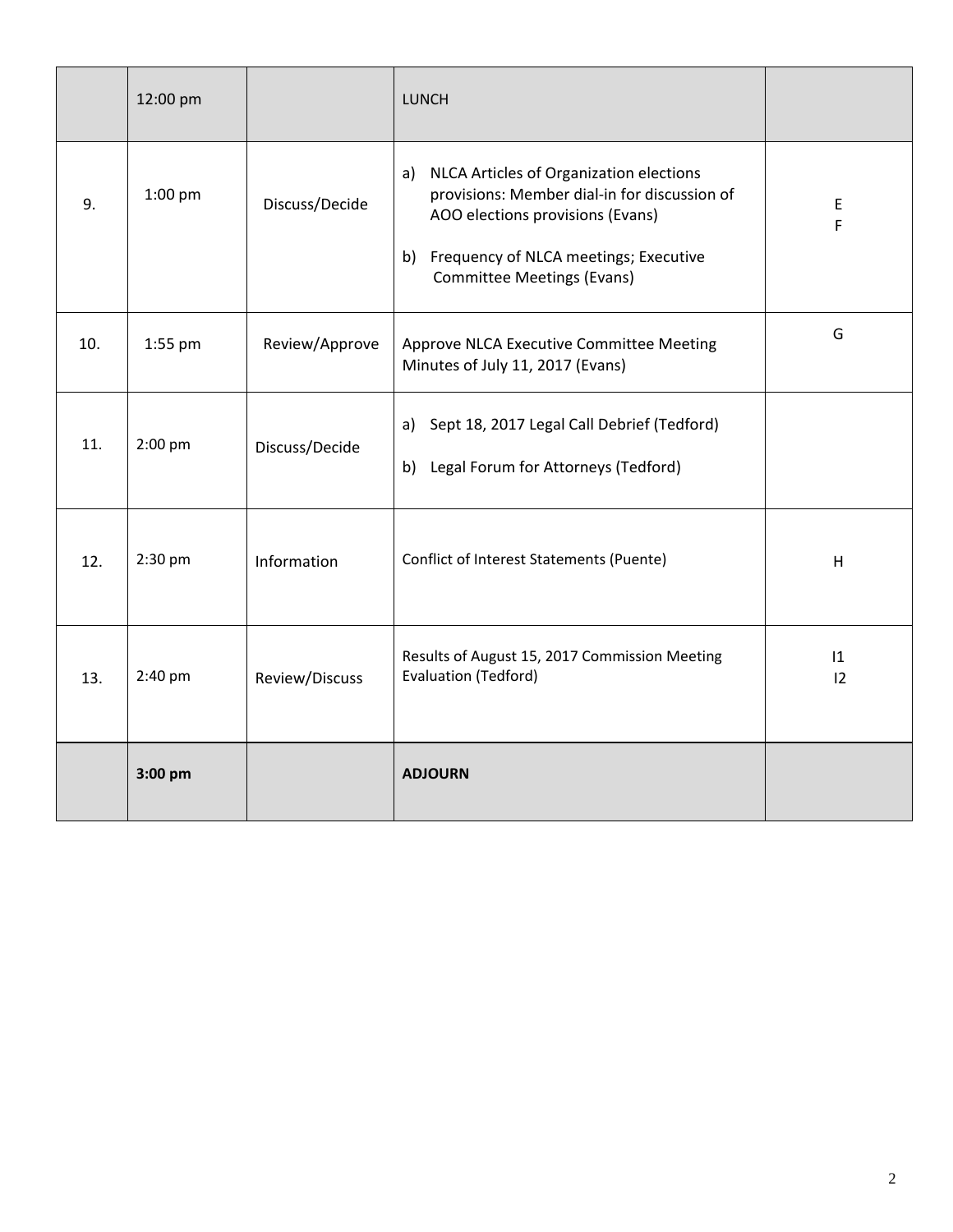| Thursday, September 28 |                   |                |                                                                                                                                                                                                                                                                                                                                                                                                                                                                               |        |  |
|------------------------|-------------------|----------------|-------------------------------------------------------------------------------------------------------------------------------------------------------------------------------------------------------------------------------------------------------------------------------------------------------------------------------------------------------------------------------------------------------------------------------------------------------------------------------|--------|--|
| 14.                    | $9:00$ am         | Review/Approve | eNLC Committees:<br>1) Committee Charges, Terms: review and<br>approve (Tedford)<br>2) Rules Committee Report, review and<br>comment on draft rules and discuss reason<br>codes; web page demo (Ridenour)<br>3) Training and Education Committee Report<br>(Glazier)<br>4) Appoint member to eLearning Work Group<br>(Glazier / Tedford)<br>5) Committee Appointments (Tedford)<br>6) Discuss NLC Operations Network and eNLC<br>7) Operations Committee and charges (Puente) | J<br>К |  |
|                        | $10:15$ am        |                | <b>BREAK</b>                                                                                                                                                                                                                                                                                                                                                                                                                                                                  |        |  |
|                        | 10:30 am          |                | eNLC Committees Continued                                                                                                                                                                                                                                                                                                                                                                                                                                                     |        |  |
|                        | 12:00 pm          |                | <b>LUNCH</b>                                                                                                                                                                                                                                                                                                                                                                                                                                                                  |        |  |
|                        | 1:00 pm           |                | eNLC Committees Continued                                                                                                                                                                                                                                                                                                                                                                                                                                                     |        |  |
| 15.                    | $2:30 \text{ pm}$ | Discuss/Decide | Schedule Spring Meeting / Strategic Planning<br>session (Puente)                                                                                                                                                                                                                                                                                                                                                                                                              |        |  |
| 16.                    | 2:45 pm           | <b>Discuss</b> | Other Business / Review (all)                                                                                                                                                                                                                                                                                                                                                                                                                                                 |        |  |
|                        | 3:00 pm           |                | Adjourn                                                                                                                                                                                                                                                                                                                                                                                                                                                                       |        |  |